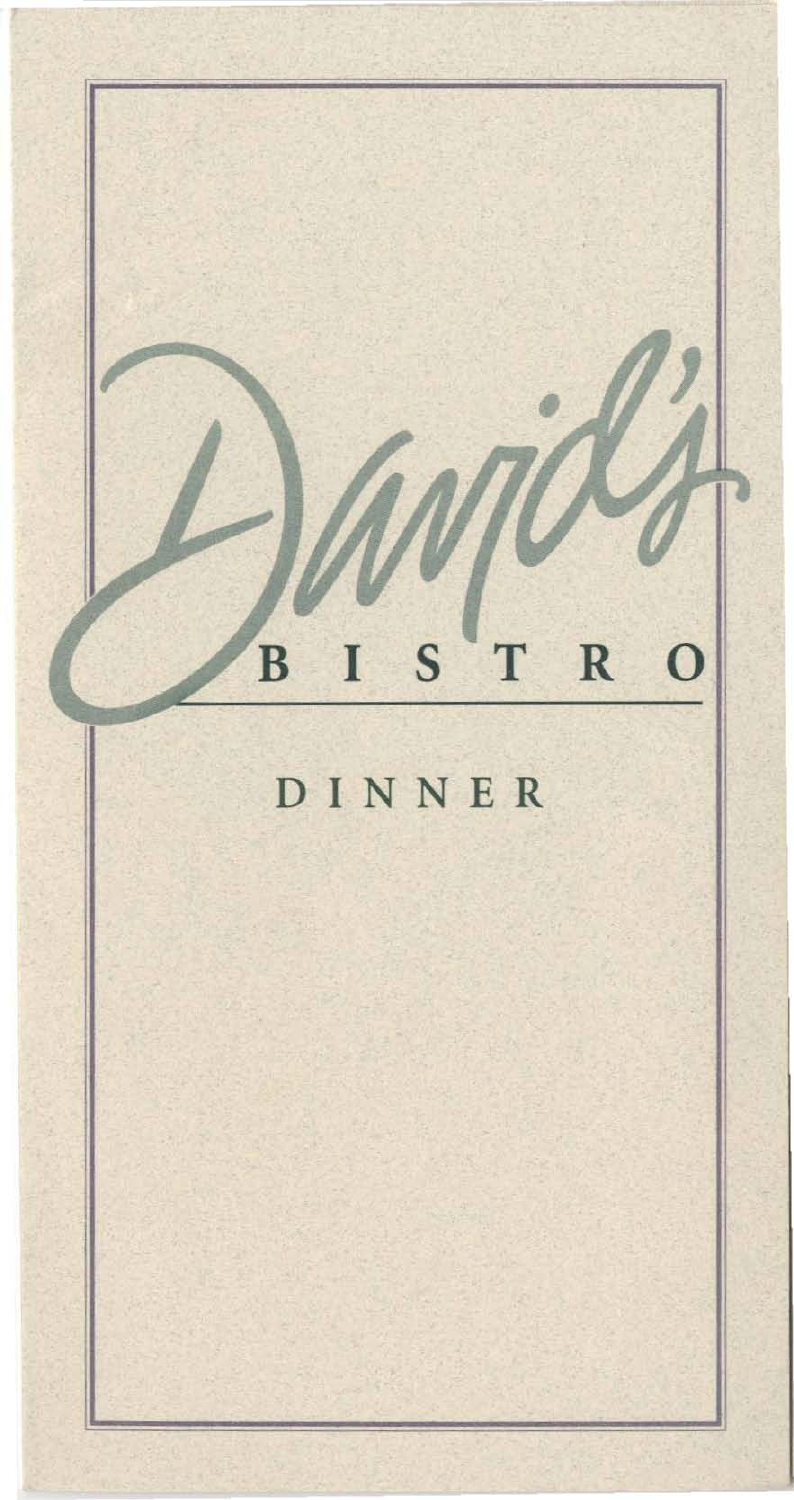**II** 

# **APPETIZERS**

la, *Puree of Root Vegetable Soup with chestnuts and juUienne of leeks*  \$3.00

New *England Litt/eneck Chowder*  \$4.00

*Sauteed Veal Sweetbreads with wild mushrooms, tarragon, brandy and cream in a phyl/O nest*  \$7.00

> *Melange of Smoked Seafoods, marinated fennel salad, potato pancakes and dilled creme fraiche*  \$6.00

> *Pan Seared* Foie *Gras with braised endives, smoked bacon and rosemary infused oil*  \$8.00

*Artichoke Stuffed with Herbed Bread Crumbs and goat cheese with roasted sweet pepper sauce*  \$6.00

*Roasted Garlic and Asiago Cheese Pizza*  \$5.00

### **SALADS**

la, *Mixed Greens with julienne vegetables and a choice of homemade dressing* 

> *Caesar Salad with garlic croutons*

*Roasted Vegetables and Mixed Greens with sun-dried tomato vinaigrette and pecorino romano* 

# **ENTREES**

*Roasted Pork Loin coated with whole grain mustard, with mashed bliss potato and braised red cabbage*  \$15.00

> *Grilled Tenderloin of Beef with potato and bleu cheese tart, with red wine demiglace*  \$19.00

> > *All entrees include freshly baked breads and a choice of salad.*   $\in$  *Low fat item*

*Roasted Semi Boneless Quails with oyster stuffing, wild rice pancakes, and natural drippings*  \$17.00

la, *Vegetarian Stuffed Portabella Mushroom with sweet pepper orzo, artichoke ravioli and steamed vegetables*  \$13.00

> Please refrain from smoking in the Dining Room. *Also available at David's Bistro-Off-Premise Catering' Private Parties' Gift Certificates CHEFIPROPRIETOR- DAVID A. VA.DENAlS*

*Pan Seared Noisette of Venison, roasted beets, sweet potato au gratin and green peppercorn sauce*  \$19.00

*Applewood Smoked Pheasant with walnut barley pilaf and dried cherry relish*  \$18.00

*Braised Rabbit with garlic sausage, white beans and spinach*  \$16.00

*Sauteed Sesame Coated Chicken Breast*  with *lo mein noodles, vegetables and spicy peanut sauce* \$14.00

la, *Grilled Vegetables with chick pea polenta and roasted plum tomato sauce*  \$12.00

.

*Braised Veal Shanks with porcini mushrooms, arugula and potato gnocci*  \$16.00

la, *Roasted Little Neck Clams in a saffron broth with dried tomatoes, anise and smoked shrimp and scallop rissotto*  \$15.00

la, *Grilled Salmon Fillet with black bean salsa and jalepeno, citrus vinaigrette*  \$14.00

> *Grilled Sirloin Steak and Baked Potato*  \$17.00

*\*A standard* 18% *gratuity will be added to parties of* 6 or *more.*